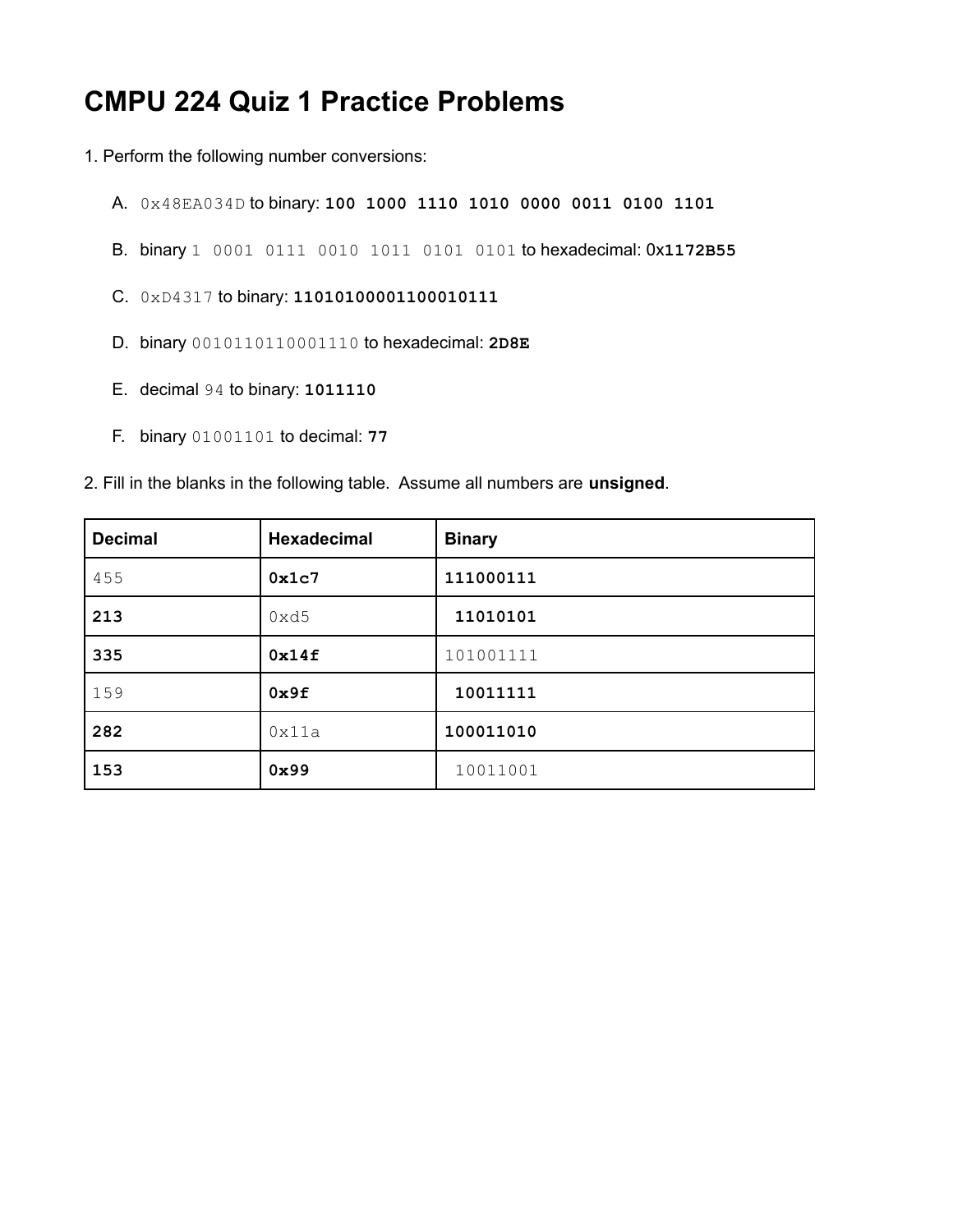3. A single byte can be represented by 2 hexadecimal digits. Fill in the missing entries in the following table, giving the decimal, binary, and hexadecimal values of different byte patterns.

| <b>Decimal</b> | <b>Binary</b> | <b>Hexadecimal</b> |
|----------------|---------------|--------------------|
| 0              | 0000 0000     | $0 \times 00$      |
| 167            | 1010 0111     | 0xA7               |
| 62             | 0011 1110     | 0x3E               |
| 188            | 1011 1100     | 0xBC               |
| 55             | 0011 0111     | 0x37               |
| 136            | 1000 1000     | 0x88               |
| 243            | 1111 0011     | 0xF3               |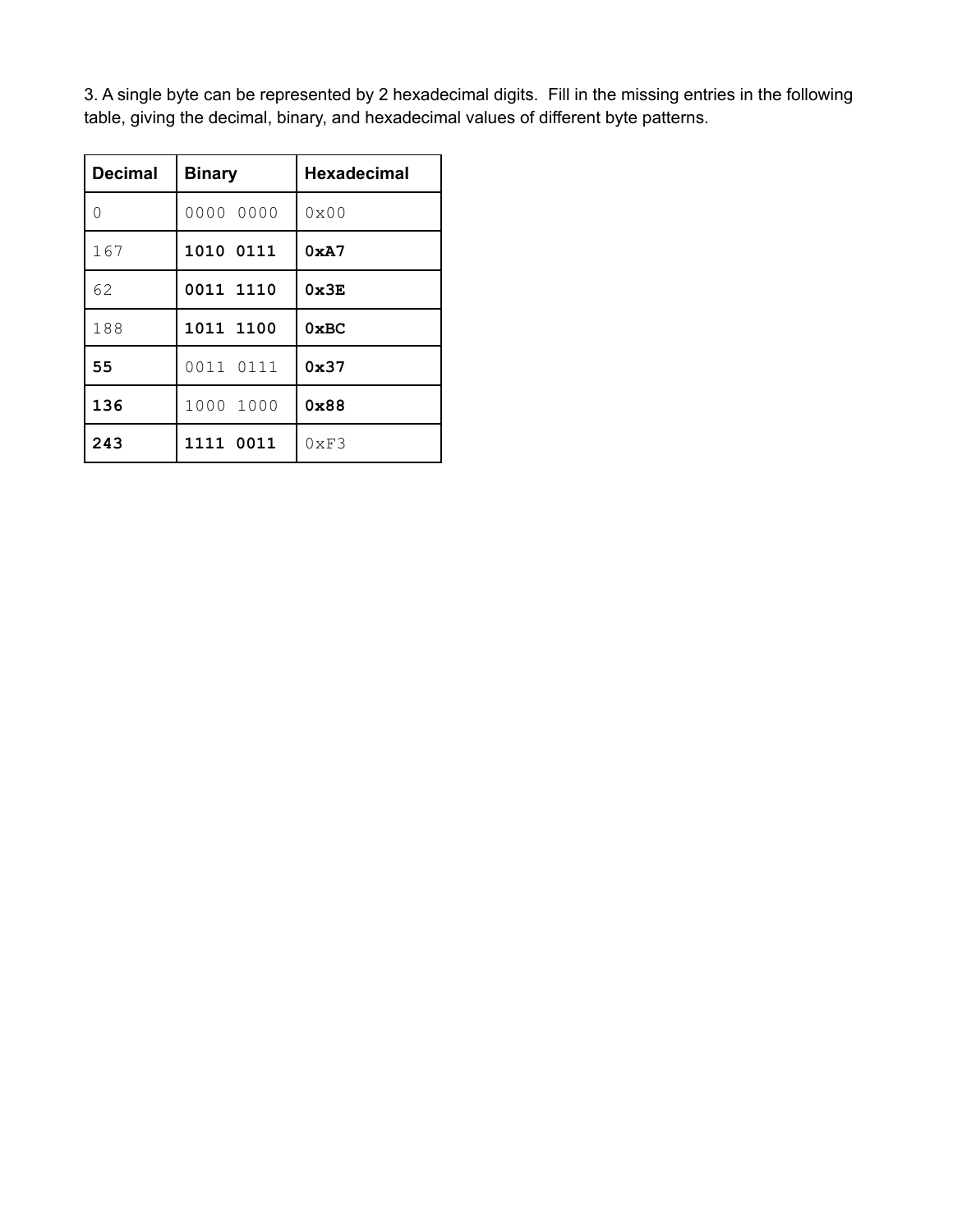4. Assume we are running code on a 6-bit machine using two's complement arithmetic for signed integers. Values of type int and unsigned int are represented using 6 bits. TMax is the largest integer represented in this system and TMin represents the smallest valued integer in the system. Fill in the empty boxes in the table below. The following definitions are used in the table below. Note: You do not need to fill in entries marked with "-".

int  $x = -15;$ unsigned  $ux = x;$ 

| <b>Expression</b>        | <b>Decimal Representation</b> | <b>Binary Representation</b> |
|--------------------------|-------------------------------|------------------------------|
| Zero                     | $\overline{0}$                | 00 0000                      |
| -                        | $-6$                          | 11 1010                      |
| $\overline{\phantom{a}}$ | $-10$                         | 11 0110                      |
| $\overline{\phantom{a}}$ | 20                            | 01 0100                      |
| $\overline{\phantom{a}}$ | $-26$                         | 10 0110                      |
| <b>UX</b>                | 49                            | 11 0001                      |
| $x \ll 4$                | 16                            | 01 0000                      |
| x >> 1                   | $-8$                          | 11 1000                      |
| TMax                     | 31                            | 01 1111                      |
| <b>TMin</b>              | $-32$                         | 10 0000                      |
| !χ                       | $\pmb{0}$                     | 00 0000                      |
| $\sim$ X                 | 14                            | 00 1110                      |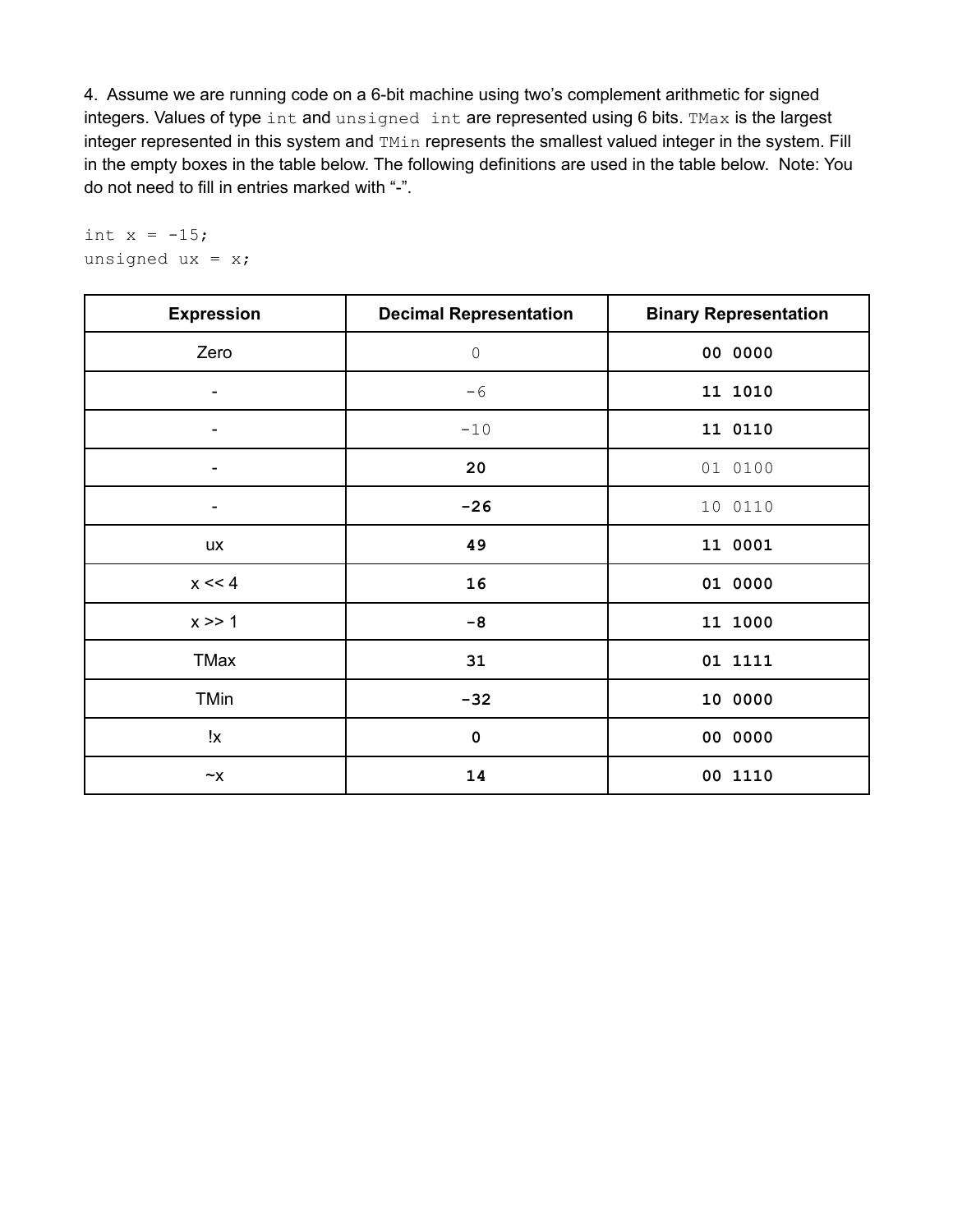5. Assume we are running code on a **8-bit** machine using two's complement arithmetic for signed integers. Values of type int and unsigned int are represented using **8 bits**. TMax is the largest integer represented in this system and TMin represents the smallest valued integer in the system. Fill in the empty boxes in the table below. The following definitions are used in the table below.

| <b>Expression</b> | <b>Decimal Representation</b> | <b>Binary Representation</b> |
|-------------------|-------------------------------|------------------------------|
| Zero              | $\mathbf 0$                   | 0000 0000                    |
| TMax              | 127                           | 0111 1111                    |
| <b>TMin</b>       | $-128$                        | 1000 0000                    |
| $\mathsf{x}$      | $-42$                         | 1101 0110                    |
| <b>UX</b>         | 214                           | 1101 0110                    |
| $x \ll 3$         | $-80$                         | 1011 0000                    |
| $x \gg 3$         | $-6$                          | 1111 1010                    |
| $ux \ge 2$        | 53                            | 0011 0101                    |
| !χ                | $\mathbf 0$                   | 0000 0000                    |
| ‼x                | $\mathbf{1}$                  | 0000 0001                    |
| $-X$              | 42                            | 0010 1010                    |
| $\sim$ X          | 41                            | 0010 1001                    |

int  $x = -42;$ unsigned int  $ux = x;$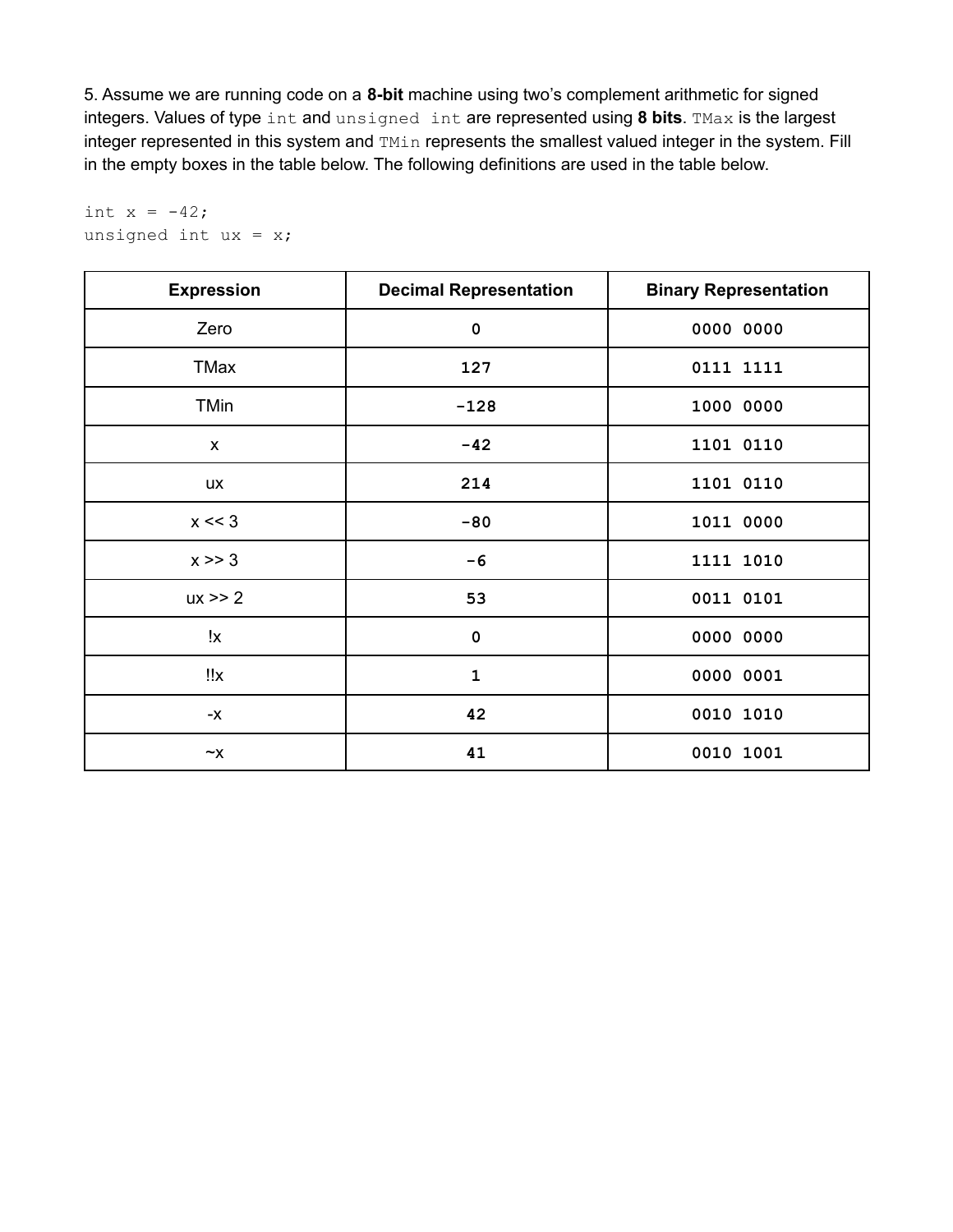## 6. Suppose we have the following bytes in memory:

| Mem addr: | 0x200 | 0x201 | 0x202 | 0x203 | 0x204 |
|-----------|-------|-------|-------|-------|-------|
| values:   | 0x03  | 0xF1  | 0x0A  | 0x55  | 0xDA  |

And the following C code:

char  $*cp = 0x200;$ short  $*sp = 0x200$ ; int  $*ip = 0x200;$ 

What are the values of  $*$ cp,  $*$ sp, and  $*$ ip if the system is a little-endian Linux system?

\*cp = **0x3** \*sp = **0xF103** \*ip = **0x550AF103**

What would the values be on a big-endian system?

 $*$ cp =  $0x3$ \*sp = **0x03F1** \*ip = **0x03F10A55**

7. Suppose that x and y have byte values of  $0 \times 66$  and  $0 \times 39$ , respectively. Fill in the following table indicating the byte values of the different C expressions:

| <b>Expression</b>     | <b>Value</b> |
|-----------------------|--------------|
| x & y                 | 0x20         |
| $x \mid y$            | 0x7F         |
| $~\sim$ x   $~\sim$ y | 0xDF         |
| x & !y                | 0x00         |
| x & & y               | 0x01         |
| $x \mid \mid y$       | 0x01         |
| $!x \mid   \cdot   y$ | 0x00         |
| $x \&x \sim y$        | 0x01         |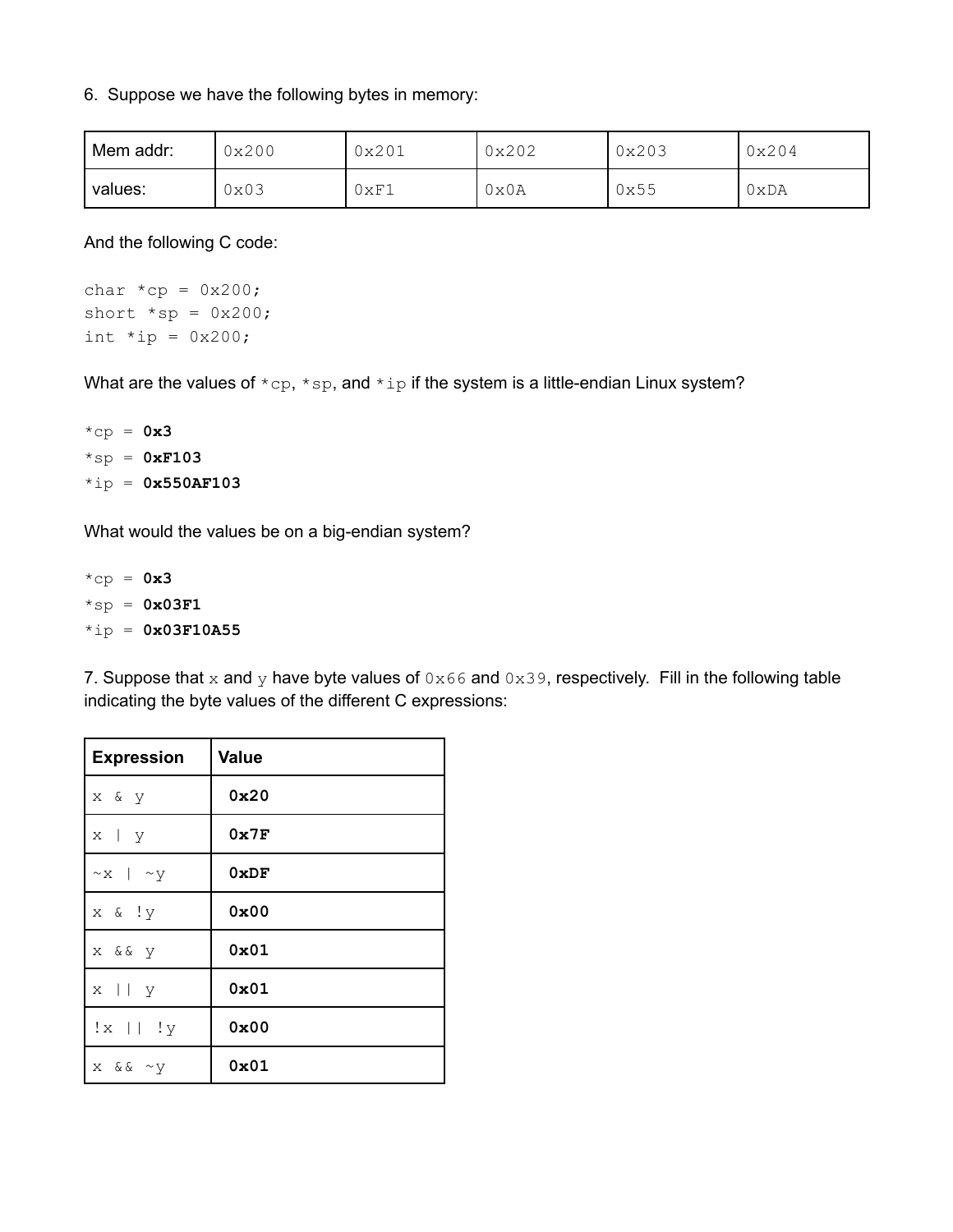8. Fill in the table below showing the effects of the different shift operations on single-byte quantities. The best way to think about shift operations is to work with binary representations. Convert the initial values to binary, perform the shifts, and then convert back to hexadecimal. Each of the answers should be 8 binary digits or two hexadecimal digits.

| X             |               | $x \leq 3$    |            | Logical<br>$x \geq 2$       |      | Arithmetic<br>$x \geq 2$ |            |
|---------------|---------------|---------------|------------|-----------------------------|------|--------------------------|------------|
| <b>Hex</b>    | <b>Binary</b> | <b>Binary</b> | <b>Hex</b> | <b>Hex</b><br><b>Binary</b> |      | <b>Binary</b>            | <b>Hex</b> |
| $0 \times C3$ | 1100 0011     | 0001 1000     | 0x18       | 0011 0000                   | 0x30 | 1111<br>0000             | 0xF0       |
| 0x75          | 0111 0101     | 1010<br>1000  | 0xA8       | 0001 1101                   | 0x1D | 0001 1101                | 0x1D       |
| $0 \times 87$ | 1000 0111     | 0011 1000     | 0x38       | 0010 0001                   | 0x21 | 1110 0001                | 0xE1       |
| 0x66          | 0110 0110     | 0011 0000     | 0x30       | 0001<br>1001                | 0x19 | 0001<br>1001             | 0x19       |

9. Assume we are representing numbers as 4-bit 2's complement numbers. Fill in the table below to determine the inverse of the given number.

| X   |                                  | $-x$ |             |  |
|-----|----------------------------------|------|-------------|--|
| Hex | <b>Decimal</b><br><b>Decimal</b> |      | Hex         |  |
| 0   | 0                                | 0    | 0           |  |
| 5   | 5                                | $-5$ | $\mathbf B$ |  |
| 8   | $-8$                             | $-8$ | 8           |  |
| D   | -3                               | 3    | 3           |  |
| F   |                                  | 1    |             |  |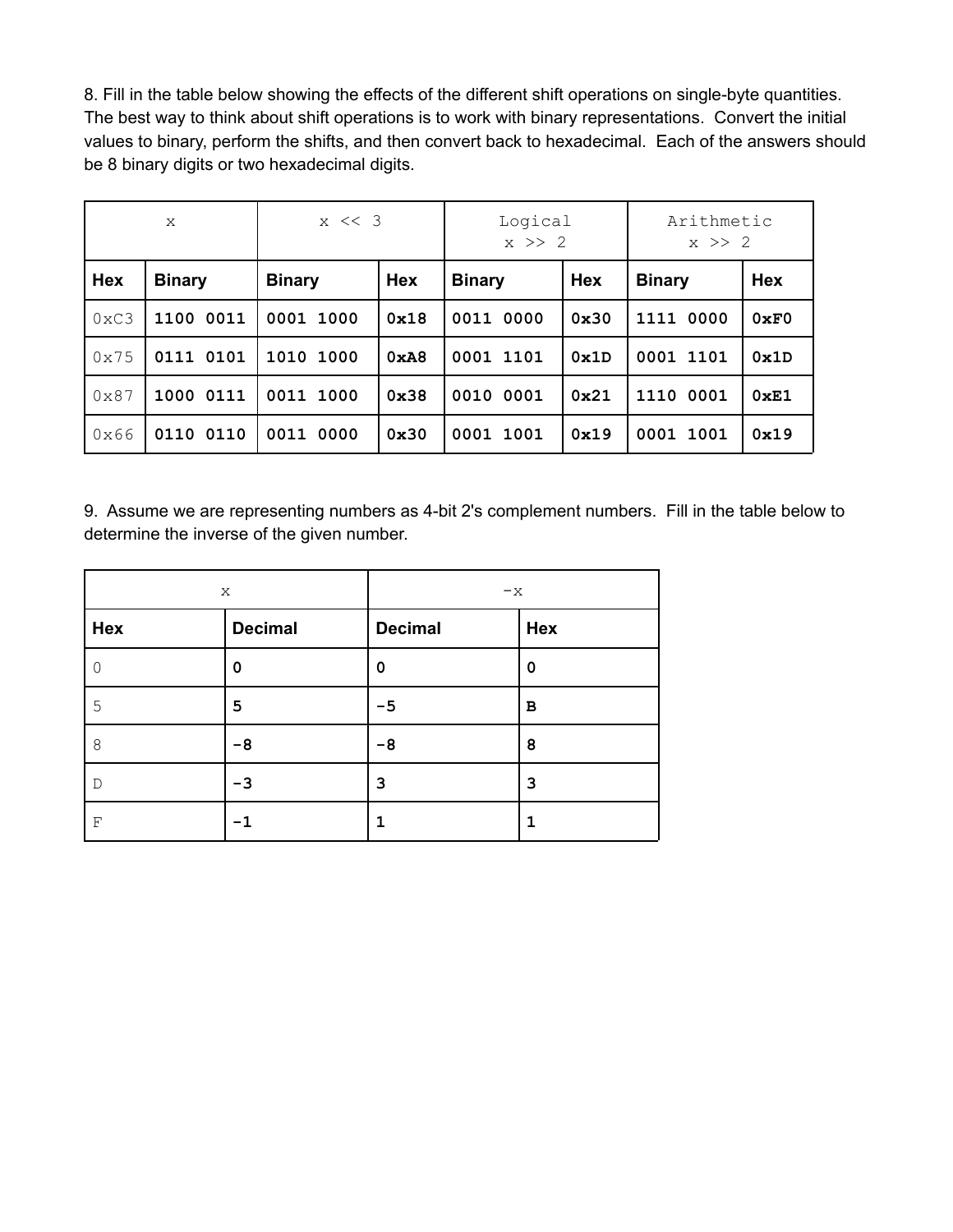10. For this problem you'll solve a puzzle by writing a small C function. You will implement  $getHex()$ which extracts hex digit n from word x. Hex digits are numbered from 0 (Least Significant Hex Digit) to 7 (Most Significant Hex Digit). You can assume n will only have the values from 0 to 7.

Examples:

```
getHex(0x12345678,1) returns 7
getHex(0xabcdef01,7) returns 10 (0xa)
```
Legal operations:  $! \sim \alpha \sim | + \ll \gg$  and any numeric constants from 0 to 255. (0x00 to 0xFF).

```
int getHex(int x, int n) {
```

```
int mask = 0xf; mask for the hex digit
   int shift = n << 2; // how much to shift to get our hex digit to
                       // the low-order 4 bits (lowest hex digit)
   return (x >> shift) & mask;
}
```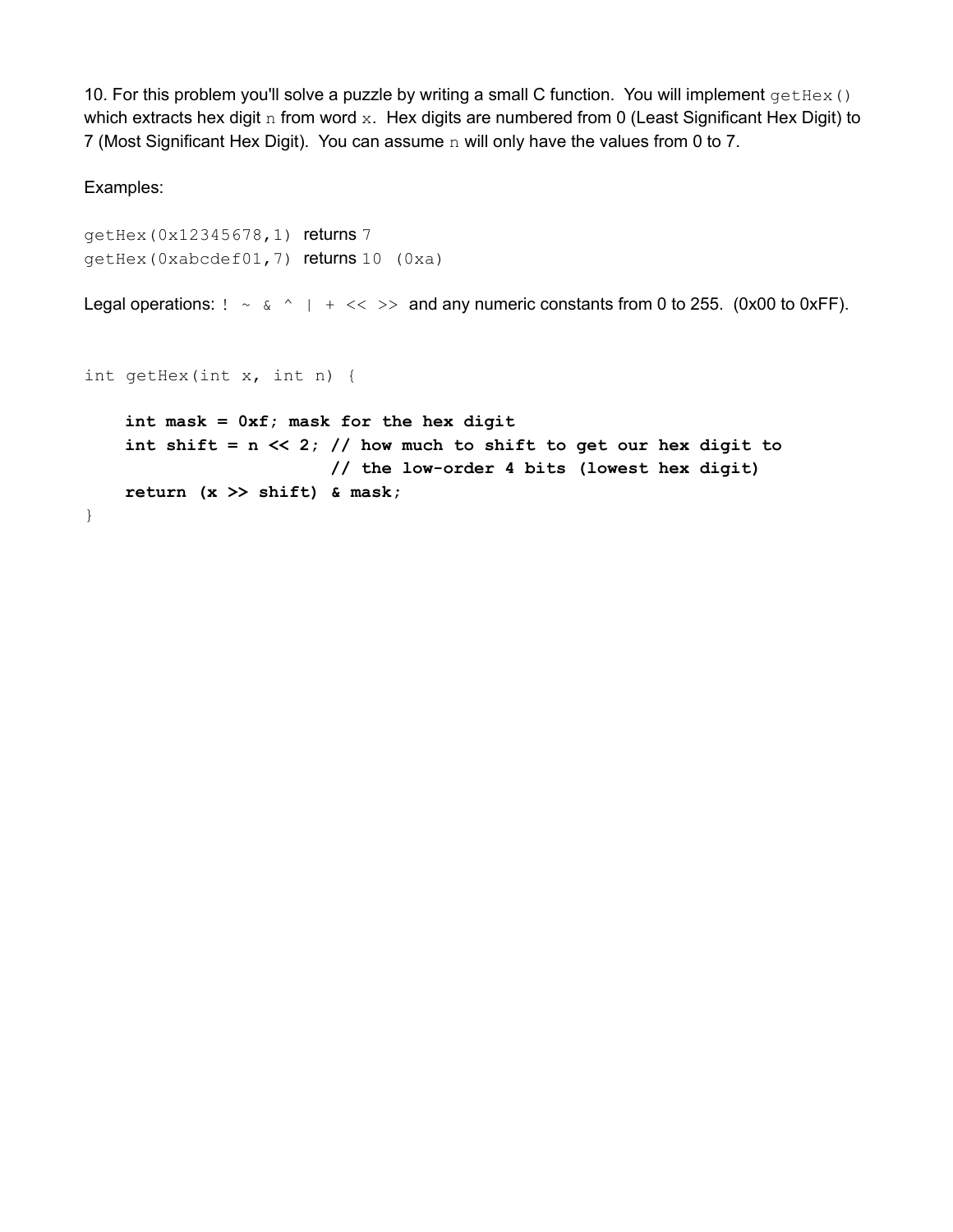11. Write the following function, swapNybble(), which takes an unsigned char as input returns an unsigned char that has the lower 4-bits swapped with the upper 4 bits of the input. For example, swapNybble(0xAB) would return 0xBA.

```
unsigned char swapNybble(unsigned char c){
  // Returns an unsigned char with the upper 4 bits swapped with
  // the lower 4 bits.
  unsigned char lower = c >> 4 & 0xf
  unsigned char upper = c << 4
  return upper | lower
}
```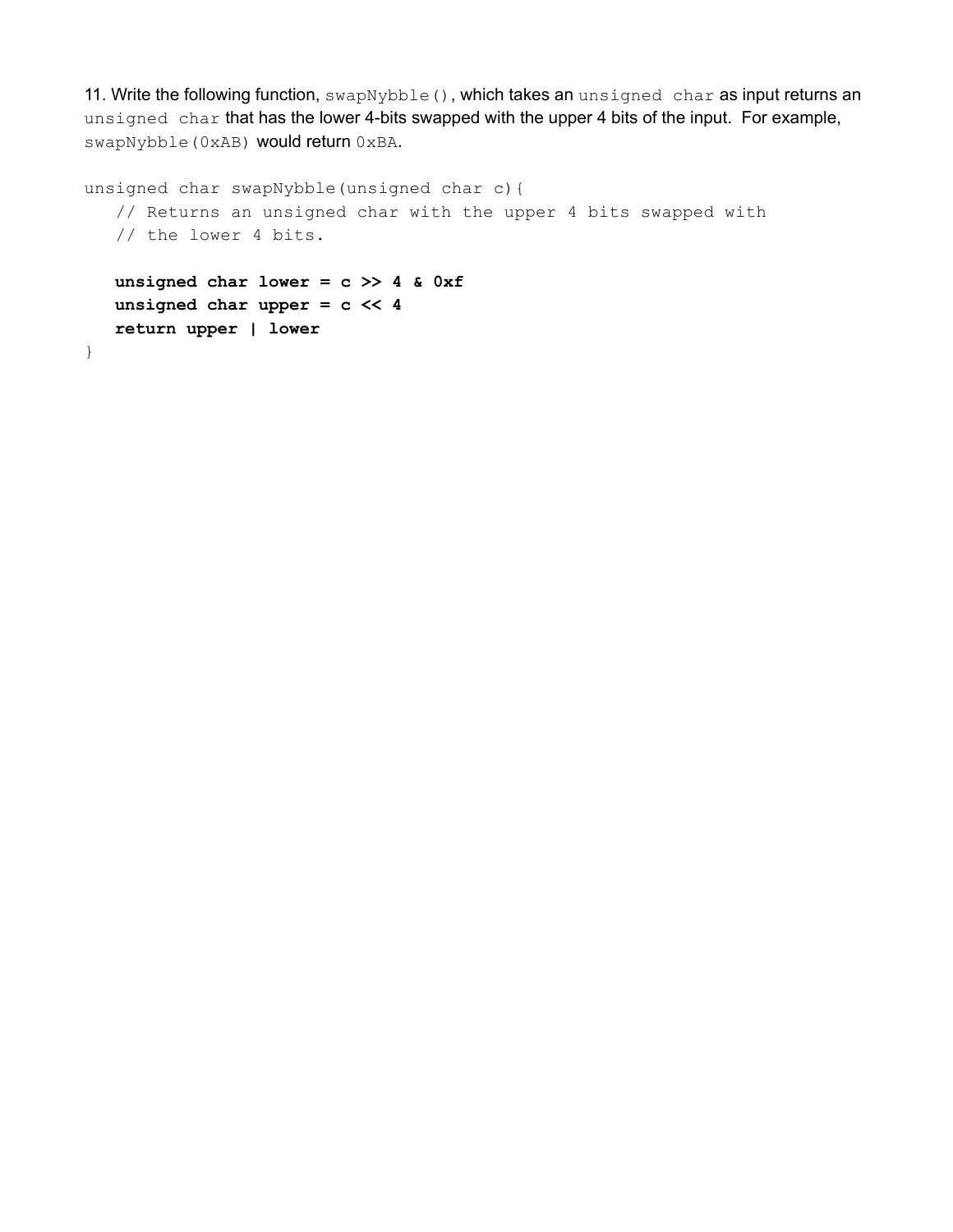12. Write the following function,  $\text{clearByte}()$ , which clears (sets all the bits to zero) all the bits of a byte given by n from word x. Bytes are numbered from 0 (Least Significant Byte) to 3 (Most Significant Byte). You can assume  $n$  will only have the values from 0 to 3.

Examples:

```
clearByte(0x12345678,1) returns 0x12340078
clearByte(0xabcdef01,3) returns 0x00cdef01
```

```
Legal operations: ! \sim \alpha \sim | \cdot | << \rangle and any numeric constants from 0 to 255. (0x00 to 0xFF).
```

```
int clearByte(int x, int n) {
```
**// To clear the byte we need a mask of all zeros in the byte we want to // clear, with all ones for the other bytes.**

**// To get the mask, shift in eight ones to the correct bit position and // then flip all the bits. To get the correct shift amount we need to // multiply the input n (the byte number) by 8. We can do this by // shifting n by 3, which is the same as n\*8.**

**int shift = n << 3;**

**// Now create the mask by shifting all ones (0xFF) into the correct // position and flipping all the bits.**

**int mask = ~(0xFF << shift);**

**// Now all we have to do is AND the mask with x to get our answer.**

**return x & mask;**

}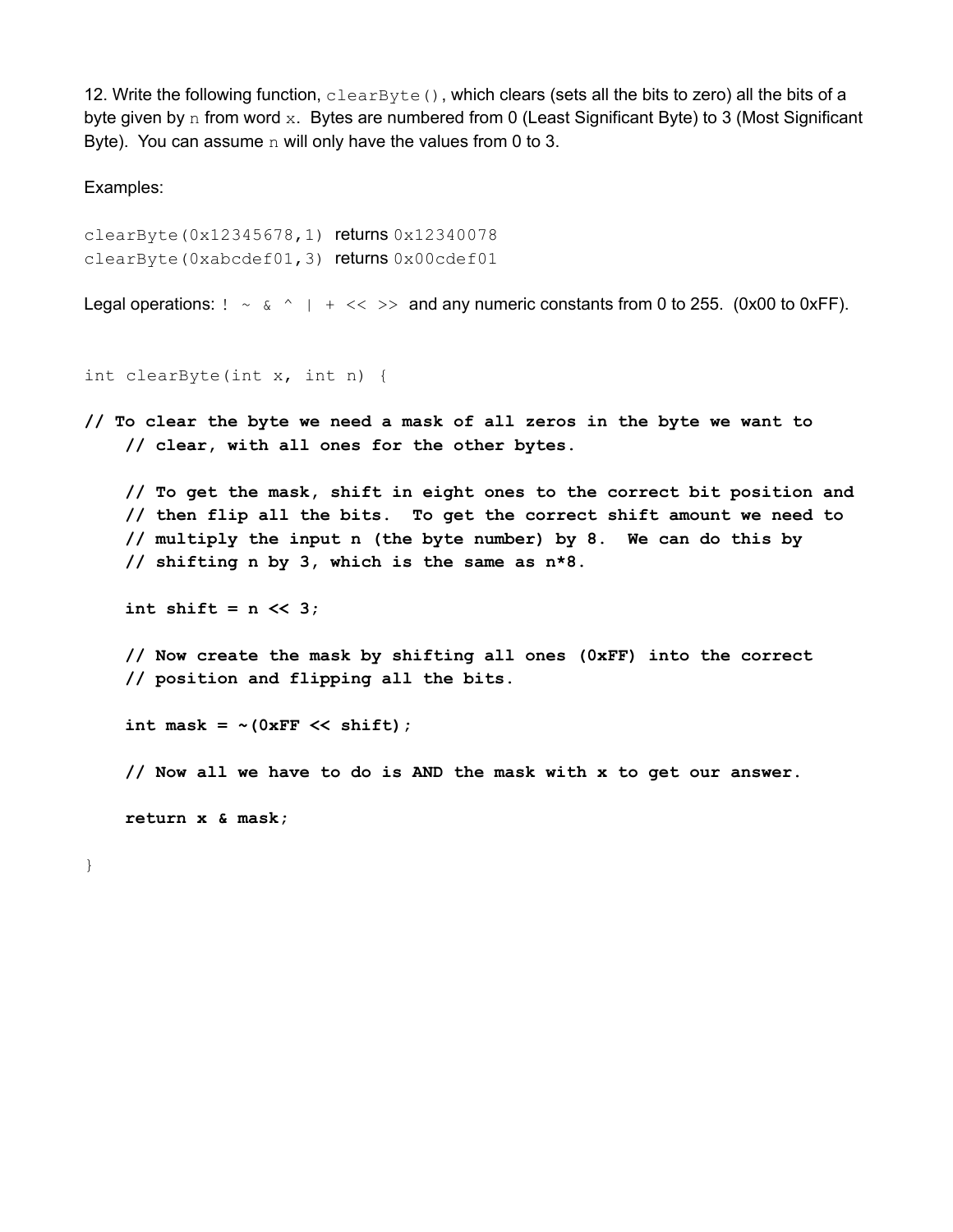13. Fill in the missing information in the following table:

| <b>Fractional value</b> | <b>Binary representation</b> | <b>Decimal representation</b> |
|-------------------------|------------------------------|-------------------------------|
| 3/4                     | 0.11                         | 0.75                          |
| 5/16                    | 0.0101                       | 0.3125                        |
| $2\;11/16$              | 10.1011                      | 2.6875                        |
| 11/8                    | 1.001                        | 1.125                         |
| 57/8                    | 101.111                      | 5.875                         |
| $3 \frac{3}{16}$        | 11.0011                      | 3.1875                        |

14. Show how the following binary fractional values would be rounded to the nearest half (1 bit to the right of the binary point), according to the round-to-even rule. In each case, show the numeric values both before and after rounding.

| <b>Binary</b>                                 | Value | <b>Rounded Binary</b> | <b>Rounded Value</b> |  |
|-----------------------------------------------|-------|-----------------------|----------------------|--|
| 110.010 $\rightarrow$ Even round down<br>6.25 |       | 110.0                 | 6.0                  |  |
| 110.011 Round up                              | 6.375 | 110.1                 | 6.5                  |  |
| 110.110 $\rightarrow$ Even round up           | 6.75  | 111.0                 | 7.0                  |  |
| 111.001 Round down                            | 7.125 | 111.0                 | 7.0                  |  |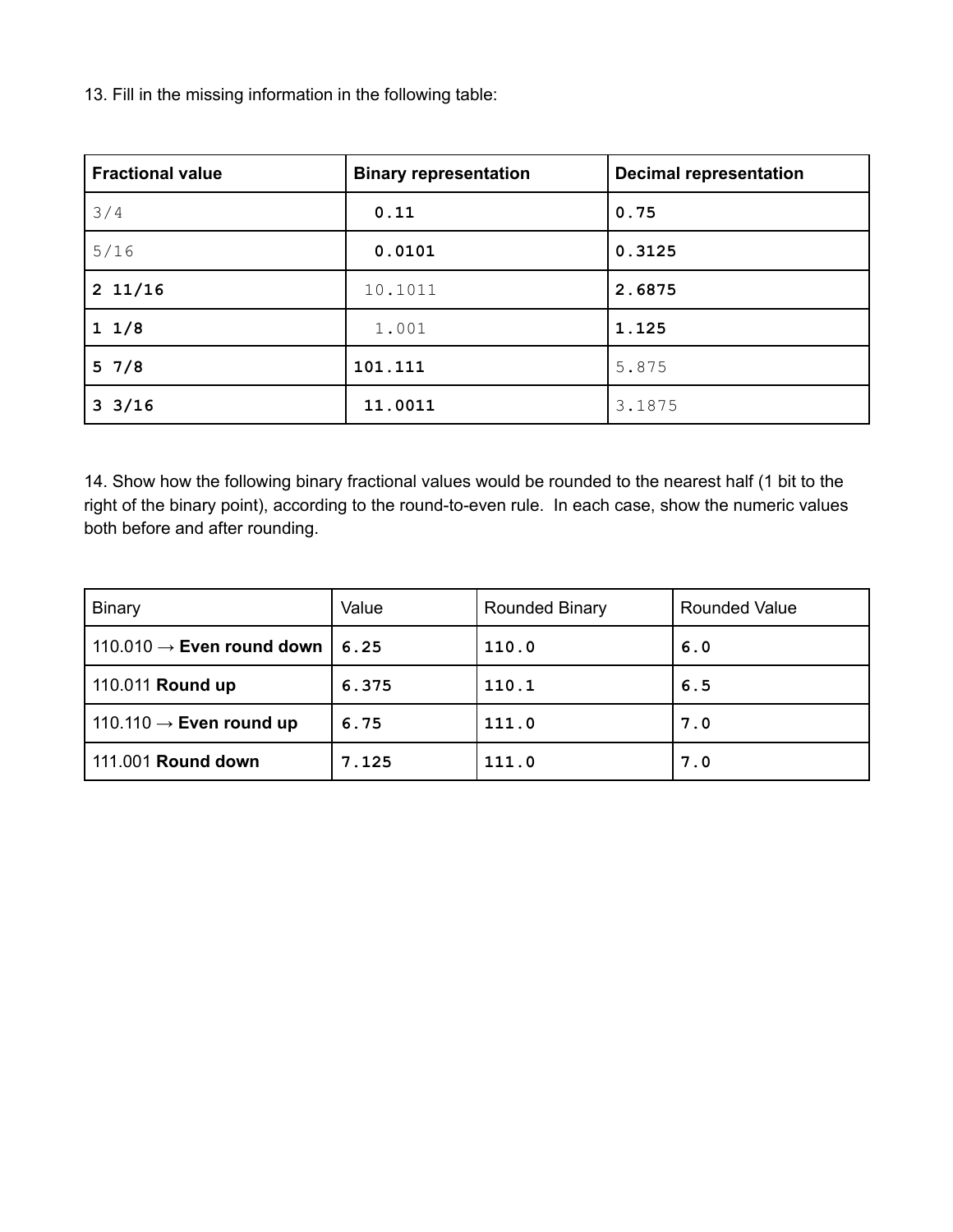15. Recall that floating point numbers are represented in the form  $V = (-1)^s$  x M x  $2^E$  where M is encoded in frac, and E is encoded in exp. Assume we have the following tiny **12-bit** floating point representation where bits 0-5 represent the fraction field, bits 6-10 represent the exponent field, and bit 11 represents the sign bit, as shown below.

| $-11$ | -10<br>6 | $\cdot$ |
|-------|----------|---------|
| ب     | exp      | frac    |

a. What is the floating point representation of the number 1.0? Write out the binary bits in the boxes below.

| 11   10   9   8   7   6   5   4   3   2   1   0 |  |  |  |  |  |
|-------------------------------------------------|--|--|--|--|--|
|                                                 |  |  |  |  |  |

- b. What is the Bias (used to calculate E) for this floating point number system?  $2^{(5-1)} 1 = 15$
- c. An  $\exp$  field of all ones and a  $\text{frac}$  field of not equal to zero represents what type of number? **NaN (Not a Number)**
- d. An exp field of all zeros represents what? **A denormalized number**
- e. If  $frac$  has the value of  $101110$  for a normalized value, what is the value of M (in binary)?

**Since the number is normalized, M is the frac with a leading 1.**

**1.101110**

f. Write down the floating point representation of the following binary number with the representation system described above.

**Take the binary representation and seperate into the three parts: s, exp, and frac. s = 0, so it is a positive number. Exp has the value of 20. With the bias of 15, E is 20-15 = 5. M is frac with a leading 1, or 1.001001. E is 5, so we move the binary point 5 places to the right: 100100.1 giving us 36.5 as the answer.**

| <b>Binary</b>  | <b>Floating Point</b> |
|----------------|-----------------------|
| 0 10100 001001 | 36.5                  |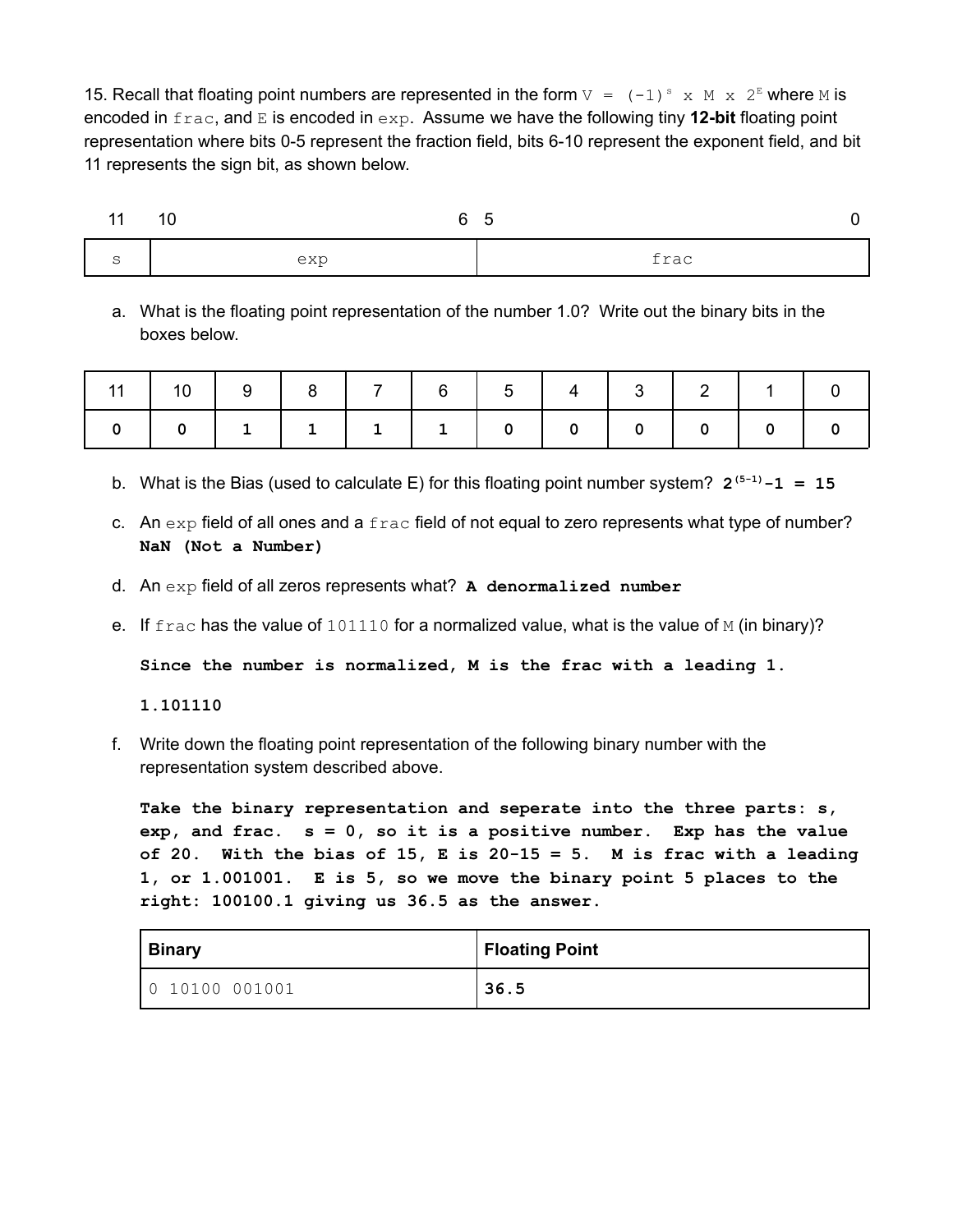g. Write down the binary representation of the following floating point number with the representation described above.

**We need to determine the values for s, exp, and frac. The floating point number is negative, so s is 1. To determine exp, and frac, first write out the fraction in binary: 1010.11 which we will then encode. Take that fraction and shift the binary point till we have a leading one, 1.01011 (done by shifting the binary point 3 places). Frac is the fractional part of that number, 010110. E is 3 as we need to shift M 3 places to the right to give us our number (1010.11), therefore exp is 15 + 3 = 18 as we have to add the bias to E. 18 is 10010, which is the value of frac. Putting it all together gives us the binary representation shown below.**

| <b>Binary</b>  | Floating Point |
|----------------|----------------|
| 1 10010 010110 | $-10.75$       |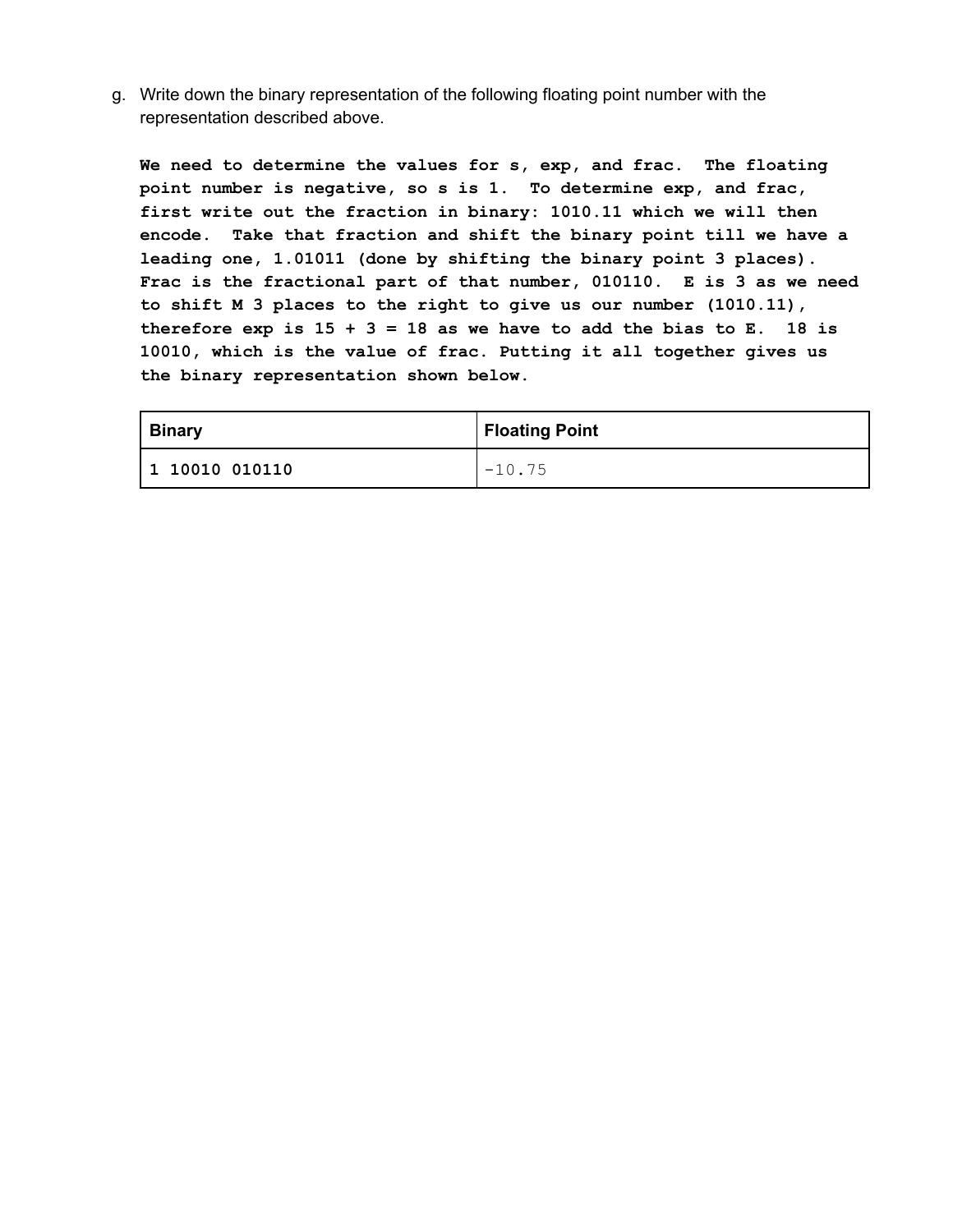16. Recall that floating point numbers are represented in the form  $V = (-1)^s$  x M x  $2^E$  where M is encoded in frac, and E is encoded in exp. Assume we have the following tiny **10-bit** floating point representation where bits 0-4 represent the fraction field, bits 5-8 represent the exponent field, and bit 9 represents the sign bit, as shown below.



Write down the floating point representation of the following binary number with the representation system described above.

| <b>Binary</b> | Floating Point |
|---------------|----------------|
| 1101101110    | $-23.0$        |

MSB is 1, so the number is negative.

 $exp = 1011 \Rightarrow 11$  $bias = 7$  $E = exp - bias = 4$ 

frac = 01110  $\Rightarrow$  M = 1.01110

 $V = 10111.0$  ⇒ -23.0

Write down the binary representation of the following floating point number with the representation described above.

| <b>Binary</b> | Floating Point       |
|---------------|----------------------|
| 0 1001 11001  | $\overline{ }$<br>つら |

MSB is 0 (positive number)

7.125 = 111.001  $M = 1.11001$ frac = 11001  $E = 2 \Rightarrow exp = 9 \Rightarrow 1001$